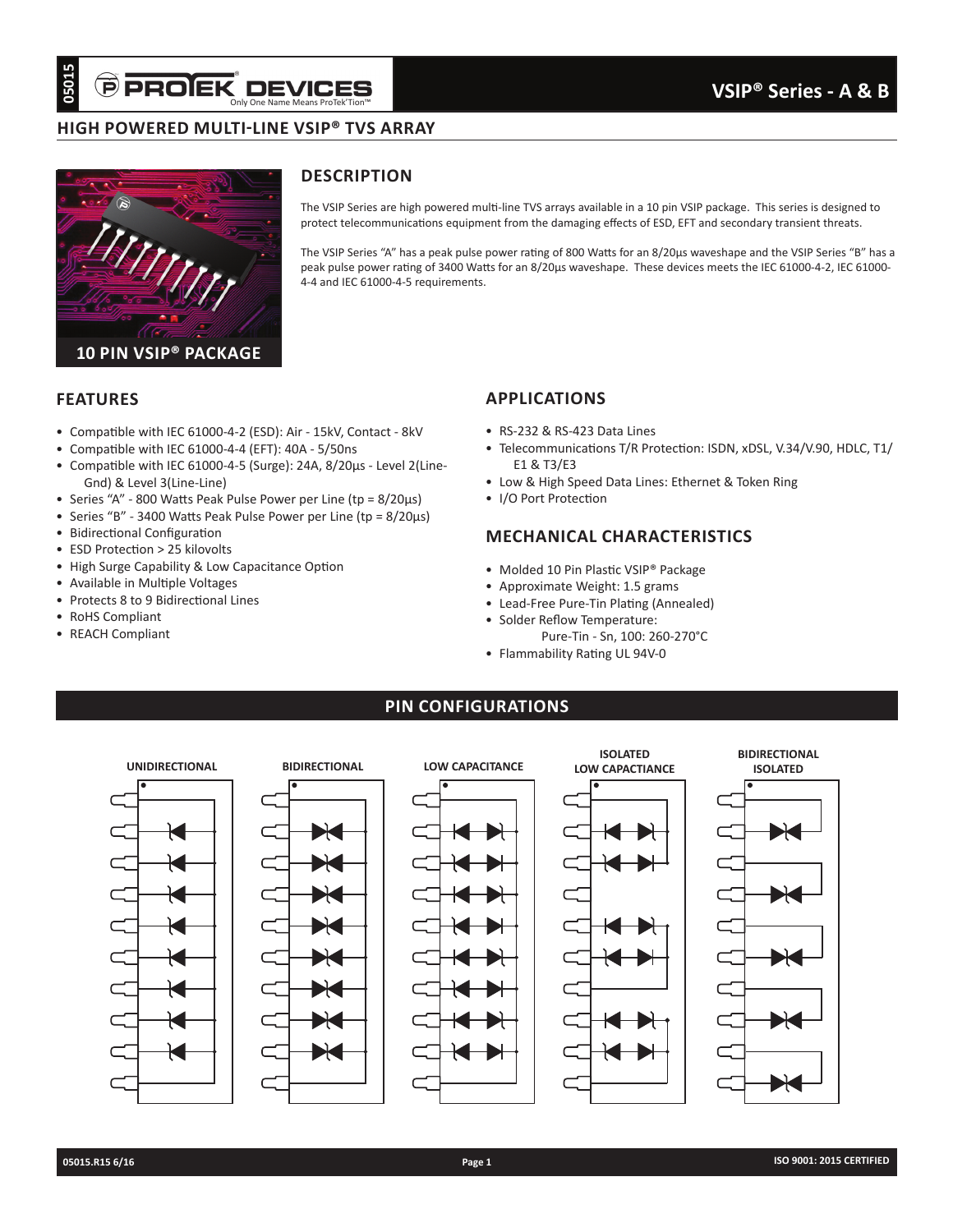| MAXIMUM RATINGS @ 25°C Unless Otherwise Specified        |                 |                |              |  |  |  |  |
|----------------------------------------------------------|-----------------|----------------|--------------|--|--|--|--|
| <b>PARAMETER</b>                                         | <b>SYMBOL</b>   | <b>VALUE</b>   | <b>UNITS</b> |  |  |  |  |
| Series "A" Peak Pulse Power (tp = 8/20us) - See Figure 1 | $P_{_{\sf pp}}$ | 800            | Watts        |  |  |  |  |
| Series "B" Peak Pulse Power (tp = 8/20µs) - See Figure 1 | $P_{\rm pop}$   | 3400           | Watts        |  |  |  |  |
| <b>Operating Temperature</b>                             |                 | $-55$ to $150$ | $\sim$       |  |  |  |  |
| Storage Temperature                                      | <b>STG</b>      | -55 to 150     | $\sim$       |  |  |  |  |

|                                            | <b>TYPICAL DEVICE CHARACTERISTICS</b>                    |                                                                                  |                                                                                |                                                                                 |                                                                    |                                                                   |
|--------------------------------------------|----------------------------------------------------------|----------------------------------------------------------------------------------|--------------------------------------------------------------------------------|---------------------------------------------------------------------------------|--------------------------------------------------------------------|-------------------------------------------------------------------|
|                                            |                                                          |                                                                                  | <b>MAXIMUM RATINGS @ 25°C Unless Otherwise Specified</b>                       |                                                                                 |                                                                    |                                                                   |
|                                            | <b>PARAMETER</b>                                         |                                                                                  |                                                                                | <b>SYMBOL</b>                                                                   | <b>VALUE</b>                                                       | <b>UNITS</b>                                                      |
|                                            | Series "A" Peak Pulse Power (tp = 8/20us) - See Figure 1 |                                                                                  |                                                                                | $P_{\text{pp}}$                                                                 | 800                                                                | Watts                                                             |
|                                            | Series "B" Peak Pulse Power (tp = 8/20us) - See Figure 1 |                                                                                  |                                                                                | $\mathsf{P}_{\underset{\smile}{\mathsf{pp}}}$                                   | 3400                                                               | Watts                                                             |
| <b>Operating Temperature</b>               |                                                          |                                                                                  |                                                                                | $\mathsf{T}_{\mathsf{L}}$                                                       | -55 to 150                                                         | °C                                                                |
| Storage Temperature                        |                                                          |                                                                                  |                                                                                | $T_{STG}$                                                                       | -55 to 150                                                         | $^{\circ}{\rm C}$                                                 |
|                                            |                                                          |                                                                                  |                                                                                |                                                                                 |                                                                    |                                                                   |
|                                            |                                                          | SERIES "A" ELECTRICAL CHARACTERISTICS PER LINE @ 25°C Unless Otherwise Specified |                                                                                |                                                                                 |                                                                    |                                                                   |
| <b>PART</b><br><b>NUMBER</b><br>(Note 1-5) | <b>RATED</b><br><b>STAND-OFF</b><br><b>VOLTAGE</b>       | <b>MINIMUM</b><br><b>BREAKDOWN</b><br><b>VOLTAGE</b><br>@1mA                     | <b>MAXIMUM</b><br><b>CLAMPING</b><br><b>VOLTAGE</b><br>(Fig. 2)<br>$@$ IP = 1A | <b>MAXIMUM</b><br><b>CLAMPING</b><br><b>VOLTAGE</b><br>(Fig. 2)<br>@ $IP = 10A$ | <b>MAXIMUM</b><br><b>LEAKAGE</b><br><b>CURRENT</b><br>$@V_{_{WM}}$ | <b>MAXIMUM</b><br><b>PEAK PULSE</b><br><b>CURRENT</b><br>(Fig. 2) |
|                                            | $V_{WM}$<br><b>VOLTS</b>                                 | $V_{(BR)}$<br><b>VOLTS</b>                                                       | $V_c$<br><b>VOLTS</b>                                                          | $V_c$<br><b>VOLTS</b>                                                           | $\mathsf{I}_{\mathsf{D}}$                                          | $\mathbf{I}_{\mathsf{pp}}$                                        |
| VS10P05                                    | 5.0                                                      | 6.0                                                                              | 9.8                                                                            | 12.5                                                                            | $\mu$ A<br>100                                                     | amps<br>45                                                        |
| <b>VS10P05C</b>                            | 5.0                                                      | 6.0                                                                              | 9.8                                                                            | 12.5                                                                            | 100                                                                | 45                                                                |
| VS10P05CI                                  | 5.0                                                      | 6.0                                                                              | 9.8                                                                            | 12.5                                                                            | 100                                                                | 45                                                                |
| VS10P05LC                                  | 5.0                                                      | 6.0                                                                              | 9.8                                                                            | 12.5                                                                            | 100                                                                | 45                                                                |
| VS10P05LCI                                 | 5.0                                                      | 6.0                                                                              | 9.8                                                                            | 12.5                                                                            | 100                                                                | 45                                                                |
| <b>VS10P08</b>                             | 8.0                                                      | 8.5                                                                              | 13.4                                                                           | 16.6                                                                            | 10                                                                 | 40                                                                |
| <b>VS10P08C</b>                            | 8.0                                                      | 8.5                                                                              | 13.4                                                                           | 16.6                                                                            | 10                                                                 | 40                                                                |
| VS10P08CI                                  | 8.0                                                      | 8.5                                                                              | 13.4                                                                           | 16.6                                                                            | 10                                                                 | 40                                                                |
| <b>VS10P08LC</b>                           | 8.0                                                      | 8.5                                                                              | 13.4                                                                           | 16.6                                                                            | 10                                                                 | 40                                                                |
| VS10P08LCI                                 | 8.0                                                      | 8.5                                                                              | 13.4                                                                           | 16.6                                                                            | 10                                                                 | 40                                                                |
| VS10P12                                    | 12.0                                                     | 13.3                                                                             | 19.5                                                                           | 22.7                                                                            | $\mathbf{1}$                                                       | 34                                                                |
| <b>VS10P12C</b>                            | 12.0                                                     | 13.3                                                                             | 19.5                                                                           | 22.7                                                                            | $\mathbf{1}$                                                       | 34                                                                |
| VS10P12CI                                  | 12.0                                                     | 13.3                                                                             | 19.5                                                                           | 22.7                                                                            | $\mathbf{1}$                                                       | 34                                                                |
| VS10P12LC                                  | 12.0                                                     | 13.3                                                                             | 19.5                                                                           | 22.7                                                                            | $\mathbf{1}$                                                       | 34                                                                |
| VS10P12LCI                                 | 12.0                                                     | 13.3                                                                             | 19.5                                                                           | 22.7                                                                            | $\mathbf{1}$                                                       | 34                                                                |
| VS10P15                                    | 15.0                                                     | 16.7                                                                             | 24.4                                                                           | 28.5                                                                            | $\mathbf{1}$                                                       | 27                                                                |
| <b>VS10P15C</b>                            | 15.0                                                     | 16.7                                                                             | 24.4                                                                           | 28.5                                                                            | $\mathbf{1}$                                                       | 27                                                                |
| VS10P15CI                                  | 15.0                                                     | 16.7                                                                             | 24.4                                                                           | 28.5                                                                            | $\mathbf{1}$                                                       | 27                                                                |
| VS10P15LC                                  | 15.0                                                     | 16.7                                                                             | 24.4                                                                           | 28.5                                                                            | $\mathbf{1}$                                                       | 27                                                                |
| VS10P15CLI                                 | 15.0                                                     | 16.7                                                                             | 24.4                                                                           | 28.5                                                                            | $\mathbf{1}$                                                       | 27                                                                |
| VS10P24                                    | 24.0                                                     | 26.7                                                                             | 39.1                                                                           | 45.6                                                                            | $\mathbf{1}$                                                       | 22                                                                |
| <b>VS10P24C</b>                            | 24.0                                                     | 26.7                                                                             | 39.1                                                                           | 45.6                                                                            | $\mathbf{1}$                                                       | 22                                                                |
| VS10P24CI<br>VS10P24LC                     | 24.0<br>24.0                                             | 26.7<br>26.7                                                                     | 39.1<br>39.1                                                                   | 45.6<br>45.6                                                                    | $\mathbf{1}$<br>$\mathbf{1}$                                       | 22<br>22                                                          |
| VS10P24LCI                                 | 24.0                                                     | 26.7                                                                             | 39.1                                                                           | 45.6                                                                            | $\mathbf{1}$                                                       | 22                                                                |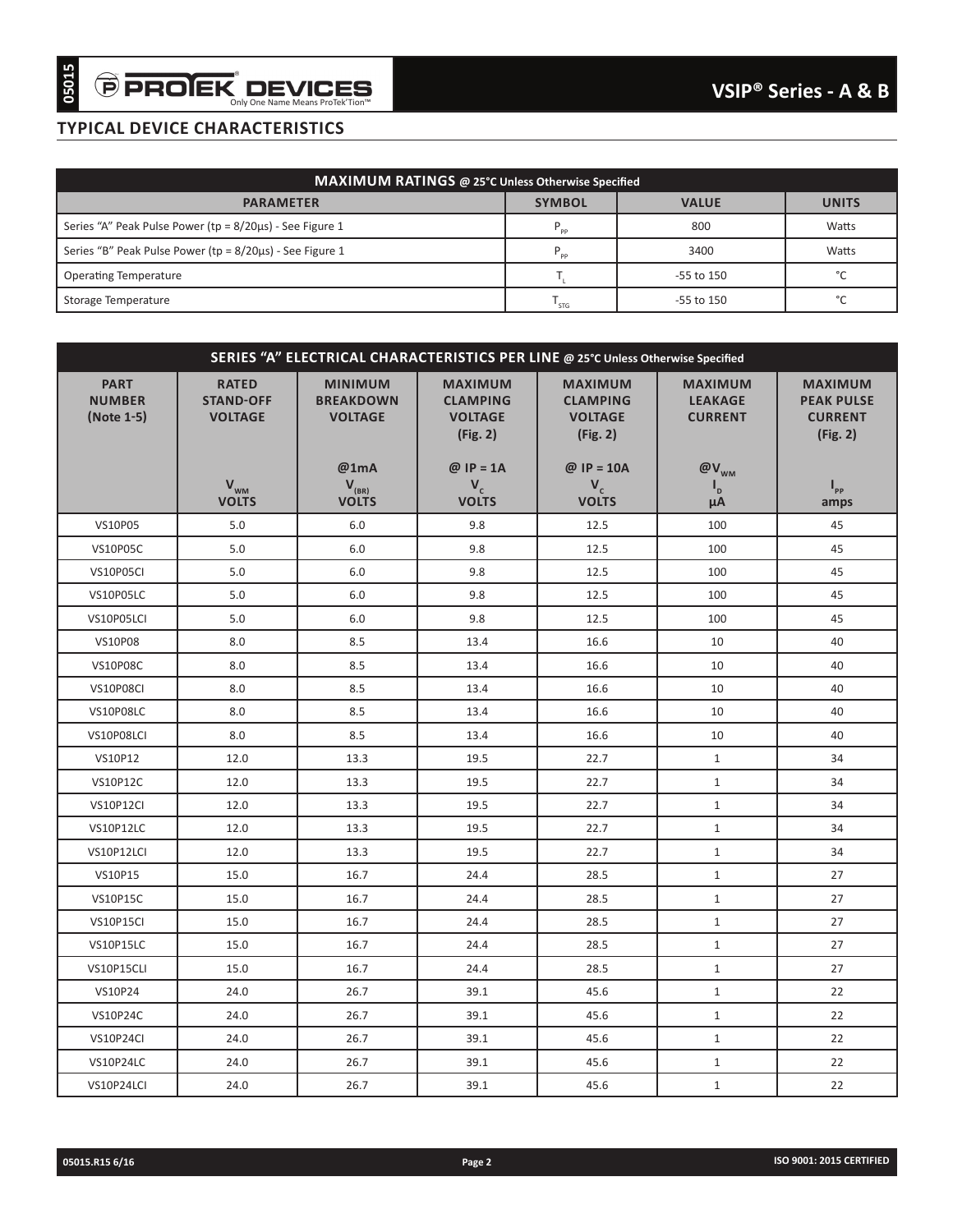| SERIES "B" ELECTRICAL CHARACTERISTICS PER LINE @ 25°C Unless Otherwise Specified |                                                                                |                                                                                            |                                                                                                         |                                                                                                          |                                                                                                 |                                                                                               |  |  |
|----------------------------------------------------------------------------------|--------------------------------------------------------------------------------|--------------------------------------------------------------------------------------------|---------------------------------------------------------------------------------------------------------|----------------------------------------------------------------------------------------------------------|-------------------------------------------------------------------------------------------------|-----------------------------------------------------------------------------------------------|--|--|
| <b>PART</b><br><b>NUMBER</b><br>(Note 1-5)                                       | <b>RATED</b><br><b>STAND-OFF</b><br><b>VOLTAGE</b><br>$V_{wm}$<br><b>VOLTS</b> | <b>MINIMUM</b><br><b>BREAKDOWN</b><br><b>VOLTAGE</b><br>@1mA<br>$V_{(BR)}$<br><b>VOLTS</b> | <b>MAXIMUM</b><br><b>CLAMPING</b><br><b>VOLTAGE</b><br>(Fig. 2)<br>$@$ IP = 1A<br>$V_c$<br><b>VOLTS</b> | <b>MAXIMUM</b><br><b>CLAMPING</b><br><b>VOLTAGE</b><br>(Fig. 2)<br>@ $IP = 10A$<br>$V_c$<br><b>VOLTS</b> | <b>MAXIMUM</b><br><b>LEAKAGE</b><br><b>CURRENT</b><br>$@V_{_{WM}}$<br>ı <sub>d</sub><br>$\mu$ A | <b>MAXIMUM</b><br><b>PEAK PULSE</b><br><b>CURRENT</b><br>(Fig. 2)<br>$\mathbf{I}_{\text{pp}}$ |  |  |
| <b>VSB10P05</b>                                                                  | 5.0                                                                            | 6.0                                                                                        | 8.6                                                                                                     | 9.1                                                                                                      | 300                                                                                             | amps<br>300                                                                                   |  |  |
| VSB10P05C                                                                        | 5.0                                                                            | 6.0                                                                                        | 8.6                                                                                                     | 9.1                                                                                                      | 300                                                                                             | 300                                                                                           |  |  |
| VSB10P05CI                                                                       | 5.0                                                                            | 6.0                                                                                        | 8.6                                                                                                     | 9.1                                                                                                      | 300                                                                                             | 300                                                                                           |  |  |
| VSB10P05LC                                                                       | 5.0                                                                            | 6.0                                                                                        | 8.6                                                                                                     | 9.1                                                                                                      | 300                                                                                             | 300                                                                                           |  |  |
| VSB10P05LCI                                                                      | 5.0                                                                            | 6.0                                                                                        | 8.6                                                                                                     | 9.1                                                                                                      | 300                                                                                             | 300                                                                                           |  |  |
| <b>VSB10P08</b>                                                                  | 8.0                                                                            | 8.5                                                                                        | 10.9                                                                                                    | 12.0                                                                                                     | 200                                                                                             | 258                                                                                           |  |  |
| VSB10P08C                                                                        | 8.0                                                                            | 8.5                                                                                        | 10.9                                                                                                    | 12.0                                                                                                     | 200                                                                                             | 258                                                                                           |  |  |
| VSB10P08CI                                                                       | 8.0                                                                            | 8.5                                                                                        | 10.9                                                                                                    | 12.0                                                                                                     | 200                                                                                             | 258                                                                                           |  |  |
| VSB10P08LC                                                                       | 8.0                                                                            | 8.5                                                                                        | 10.9                                                                                                    | 12.0                                                                                                     | 200                                                                                             | 258                                                                                           |  |  |
| VSB10P08LCI                                                                      | 8.0                                                                            | 8.5                                                                                        | 10.9                                                                                                    | 12.0                                                                                                     | 200                                                                                             | 258                                                                                           |  |  |
| <b>VSB10P12</b>                                                                  | 12.0                                                                           | 13.3                                                                                       | 17.0                                                                                                    | 18.8                                                                                                     | $\overline{2}$                                                                                  | 184                                                                                           |  |  |
| <b>VSB10P12C</b>                                                                 | 12.0                                                                           | 13.3                                                                                       | 17.0                                                                                                    | 18.8                                                                                                     | $\overline{2}$                                                                                  | 184                                                                                           |  |  |
| VSB10P12CI                                                                       | 12.0                                                                           | 13.3                                                                                       | 17.0                                                                                                    | 18.8                                                                                                     | $\overline{2}$                                                                                  | 184                                                                                           |  |  |
| VSB10P12LC                                                                       | 12.0                                                                           | 13.3                                                                                       | 17.0                                                                                                    | 18.8                                                                                                     | $\overline{2}$                                                                                  | 184                                                                                           |  |  |
| VSB10P12LCI                                                                      | 12.0                                                                           | 13.3                                                                                       | 17.0                                                                                                    | 18.8                                                                                                     | $\overline{2}$                                                                                  | 184                                                                                           |  |  |
| <b>VSB10P15</b>                                                                  | 15.0                                                                           | 16.7                                                                                       | 21.4                                                                                                    | 23.6                                                                                                     | $\overline{2}$                                                                                  | 147                                                                                           |  |  |
| <b>VSB10P15C</b>                                                                 | 15.0                                                                           | 16.7                                                                                       | 21.4                                                                                                    | 23.6                                                                                                     | $\overline{2}$                                                                                  | 147                                                                                           |  |  |
| VSB10P15CI                                                                       | 15.0                                                                           | 16.7                                                                                       | 21.4                                                                                                    | 23.6                                                                                                     | $\overline{2}$                                                                                  | 147                                                                                           |  |  |
| VSB10P15LC                                                                       | 15.0                                                                           | 16.7                                                                                       | 21.4                                                                                                    | 23.6                                                                                                     | $\overline{2}$                                                                                  | 147                                                                                           |  |  |
| VSB10P15CLI                                                                      | 15.0                                                                           | 16.7                                                                                       | 21.4                                                                                                    | 23.6                                                                                                     | $\overline{2}$                                                                                  | 147                                                                                           |  |  |
| VSB10P24                                                                         | 24.0                                                                           | 26.7                                                                                       | 34.2                                                                                                    | 37.8                                                                                                     | $\overline{2}$                                                                                  | 111                                                                                           |  |  |
| <b>VSB10P24C</b>                                                                 | 24.0                                                                           | 26.7                                                                                       | 34.2                                                                                                    | 37.8                                                                                                     | $\overline{2}$                                                                                  | 111                                                                                           |  |  |
| VSB10P24CI                                                                       | 24.0                                                                           | 26.7                                                                                       | 34.2                                                                                                    | 37.8                                                                                                     | $\overline{2}$                                                                                  | 111                                                                                           |  |  |
| VSB10P24LC                                                                       | 24.0                                                                           | 26.7                                                                                       | 34.2                                                                                                    | 37.8                                                                                                     | $\overline{2}$                                                                                  | 111                                                                                           |  |  |
| VSB10P24LCI                                                                      | 24.0                                                                           | 26.7                                                                                       | 34.2                                                                                                    | 37.8                                                                                                     | $\overline{2}$                                                                                  | 111                                                                                           |  |  |
| <b>VSB10P28</b>                                                                  | 28.0                                                                           | 31.1                                                                                       | 39.8                                                                                                    | 44.0                                                                                                     | $\overline{2}$                                                                                  | 93                                                                                            |  |  |
| <b>VSB10P28C</b>                                                                 | 28.0                                                                           | 31.1                                                                                       | 39.8                                                                                                    | 44.0                                                                                                     | $\overline{2}$                                                                                  | 93                                                                                            |  |  |
| VSB10P28CI                                                                       | 28.0                                                                           | 31.1                                                                                       | 39.8                                                                                                    | 44.0                                                                                                     | $\overline{2}$                                                                                  | 93                                                                                            |  |  |
| VSB10P28LC                                                                       | 28.0                                                                           | 31.1                                                                                       | 39.8                                                                                                    | 44.0                                                                                                     | $\overline{2}$                                                                                  | 93                                                                                            |  |  |
| VSB10P28LCI                                                                      | 28.0                                                                           | 31.1                                                                                       | 39.8                                                                                                    | 44.0                                                                                                     | $\overline{2}$                                                                                  | 93                                                                                            |  |  |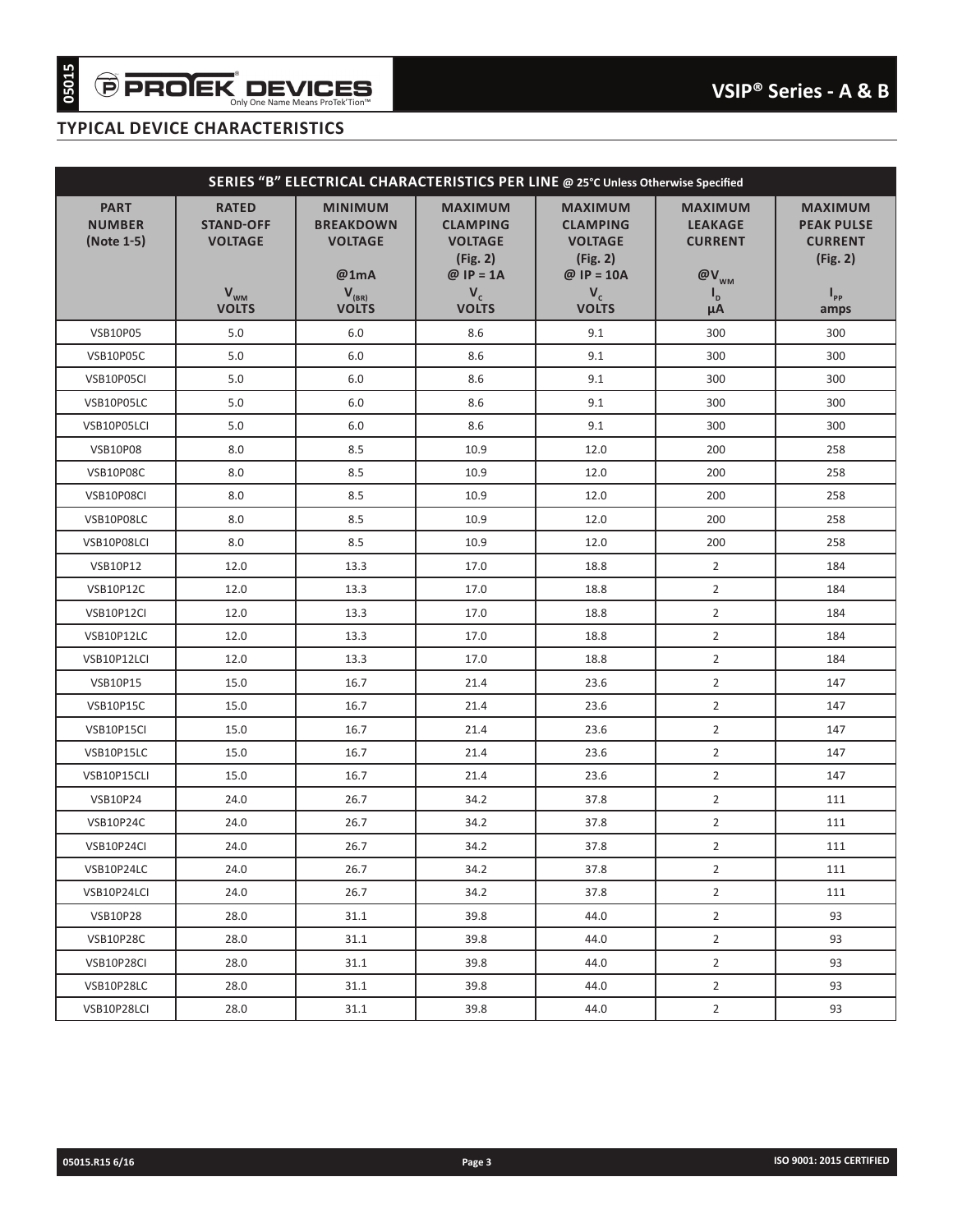|                                                                                  | <b>TYPICAL DEVICE CHARACTERISTICS</b>                                                      |                                                                                                                                                                                                                                                                                              |                                                                                                         |                                                                                                          |                                                                                                       |                                                                                                       |  |  |  |
|----------------------------------------------------------------------------------|--------------------------------------------------------------------------------------------|----------------------------------------------------------------------------------------------------------------------------------------------------------------------------------------------------------------------------------------------------------------------------------------------|---------------------------------------------------------------------------------------------------------|----------------------------------------------------------------------------------------------------------|-------------------------------------------------------------------------------------------------------|-------------------------------------------------------------------------------------------------------|--|--|--|
| SERIES "B" ELECTRICAL CHARACTERISTICS PER LINE @ 25°C Unless Otherwise Specified |                                                                                            |                                                                                                                                                                                                                                                                                              |                                                                                                         |                                                                                                          |                                                                                                       |                                                                                                       |  |  |  |
| <b>PART</b><br><b>NUMBER</b><br>(Note 1-5)                                       | <b>RATED</b><br><b>STAND-OFF</b><br><b>VOLTAGE</b><br>$\mathbf{V}_{_{WM}}$<br><b>VOLTS</b> | <b>MINIMUM</b><br><b>BREAKDOWN</b><br><b>VOLTAGE</b><br>@1mA<br>$V_{(BR)}$<br><b>VOLTS</b>                                                                                                                                                                                                   | <b>MAXIMUM</b><br><b>CLAMPING</b><br><b>VOLTAGE</b><br>(Fig. 2)<br>$@$ IP = 1A<br>$V_c$<br><b>VOLTS</b> | <b>MAXIMUM</b><br><b>CLAMPING</b><br><b>VOLTAGE</b><br>(Fig. 2)<br>$@$ IP = 10A<br>$V_c$<br><b>VOLTS</b> | <b>MAXIMUM</b><br><b>LEAKAGE</b><br><b>CURRENT</b><br>$@V_{_{WM}}$<br>$\mathsf{I}_{\mathsf{D}}$<br>μA | <b>MAXIMUM</b><br><b>PEAK PULSE</b><br><b>CURRENT</b><br>(Fig. 2)<br>$\mathbf{I}_{\text{pp}}$<br>amps |  |  |  |
| VSB10P33                                                                         | 33.0                                                                                       | 36.7                                                                                                                                                                                                                                                                                         | 47.0                                                                                                    | 51.9                                                                                                     | $\overline{2}$                                                                                        | 83                                                                                                    |  |  |  |
| <b>VSB10P33C</b>                                                                 | 33.0                                                                                       | 36.7                                                                                                                                                                                                                                                                                         | 47.0                                                                                                    | 51.9                                                                                                     | $\overline{2}$                                                                                        | 83                                                                                                    |  |  |  |
| VSB10P33CI                                                                       | 33.0                                                                                       | 36.7                                                                                                                                                                                                                                                                                         | 47.0                                                                                                    | 51.9                                                                                                     | $\overline{2}$                                                                                        | 83                                                                                                    |  |  |  |
| VSB10P33LC                                                                       | 33.0                                                                                       | 36.7                                                                                                                                                                                                                                                                                         | 47.0                                                                                                    | 51.9                                                                                                     | $\overline{2}$                                                                                        | 83                                                                                                    |  |  |  |
| VSB10P33LCI                                                                      | 33.0                                                                                       | 36.7                                                                                                                                                                                                                                                                                         | 47.0                                                                                                    | 51.9                                                                                                     | $\overline{2}$                                                                                        | 83                                                                                                    |  |  |  |
| <b>VSB10P36</b>                                                                  | 36.0                                                                                       | 40.0                                                                                                                                                                                                                                                                                         | 51.2                                                                                                    | 56.6                                                                                                     | $\overline{2}$                                                                                        | 68                                                                                                    |  |  |  |
| <b>VSB10P36C</b>                                                                 | 36.0                                                                                       | 40.0                                                                                                                                                                                                                                                                                         | 51.2                                                                                                    | 56.6                                                                                                     | $\overline{2}$                                                                                        | 68                                                                                                    |  |  |  |
| VSB10P36CI                                                                       | 36.0                                                                                       | 40.0                                                                                                                                                                                                                                                                                         | 51.2                                                                                                    | 56.6                                                                                                     | $\overline{2}$                                                                                        | 68                                                                                                    |  |  |  |
| VSB10P36LC                                                                       | 36.0                                                                                       | 40.0                                                                                                                                                                                                                                                                                         | 51.2                                                                                                    | 56.6                                                                                                     | $\overline{2}$                                                                                        | 68                                                                                                    |  |  |  |
| VSB10P36LCI                                                                      | 36.0                                                                                       | 40.0                                                                                                                                                                                                                                                                                         | 51.2                                                                                                    | 56.6                                                                                                     | $\overline{2}$                                                                                        | 68                                                                                                    |  |  |  |
|                                                                                  |                                                                                            | 3. The "CI" suffix denotes bidirectional isolated device, such as VSB10P05CI.<br>4. The "LC" suffix denotes a low capacitance device, such as VSB10P05LC. These devices have a capacitance of 100pF.<br>5. The "LCI" suffix denotes an isolated low capacitance device, such as VSB10P05LCI. |                                                                                                         |                                                                                                          |                                                                                                       |                                                                                                       |  |  |  |
|                                                                                  |                                                                                            |                                                                                                                                                                                                                                                                                              |                                                                                                         |                                                                                                          |                                                                                                       |                                                                                                       |  |  |  |
|                                                                                  |                                                                                            |                                                                                                                                                                                                                                                                                              |                                                                                                         |                                                                                                          |                                                                                                       |                                                                                                       |  |  |  |
|                                                                                  |                                                                                            |                                                                                                                                                                                                                                                                                              |                                                                                                         |                                                                                                          |                                                                                                       |                                                                                                       |  |  |  |
|                                                                                  |                                                                                            |                                                                                                                                                                                                                                                                                              |                                                                                                         |                                                                                                          |                                                                                                       |                                                                                                       |  |  |  |
|                                                                                  |                                                                                            |                                                                                                                                                                                                                                                                                              |                                                                                                         |                                                                                                          |                                                                                                       |                                                                                                       |  |  |  |
|                                                                                  |                                                                                            |                                                                                                                                                                                                                                                                                              |                                                                                                         |                                                                                                          |                                                                                                       |                                                                                                       |  |  |  |
|                                                                                  |                                                                                            |                                                                                                                                                                                                                                                                                              |                                                                                                         |                                                                                                          |                                                                                                       |                                                                                                       |  |  |  |
|                                                                                  |                                                                                            |                                                                                                                                                                                                                                                                                              |                                                                                                         |                                                                                                          |                                                                                                       |                                                                                                       |  |  |  |
|                                                                                  |                                                                                            |                                                                                                                                                                                                                                                                                              |                                                                                                         |                                                                                                          |                                                                                                       |                                                                                                       |  |  |  |
|                                                                                  |                                                                                            |                                                                                                                                                                                                                                                                                              |                                                                                                         |                                                                                                          |                                                                                                       |                                                                                                       |  |  |  |
|                                                                                  |                                                                                            |                                                                                                                                                                                                                                                                                              |                                                                                                         |                                                                                                          |                                                                                                       |                                                                                                       |  |  |  |
|                                                                                  |                                                                                            |                                                                                                                                                                                                                                                                                              |                                                                                                         |                                                                                                          |                                                                                                       |                                                                                                       |  |  |  |
|                                                                                  |                                                                                            |                                                                                                                                                                                                                                                                                              |                                                                                                         |                                                                                                          |                                                                                                       |                                                                                                       |  |  |  |
|                                                                                  |                                                                                            |                                                                                                                                                                                                                                                                                              |                                                                                                         |                                                                                                          |                                                                                                       |                                                                                                       |  |  |  |
|                                                                                  |                                                                                            |                                                                                                                                                                                                                                                                                              |                                                                                                         |                                                                                                          |                                                                                                       |                                                                                                       |  |  |  |
|                                                                                  |                                                                                            |                                                                                                                                                                                                                                                                                              |                                                                                                         |                                                                                                          |                                                                                                       |                                                                                                       |  |  |  |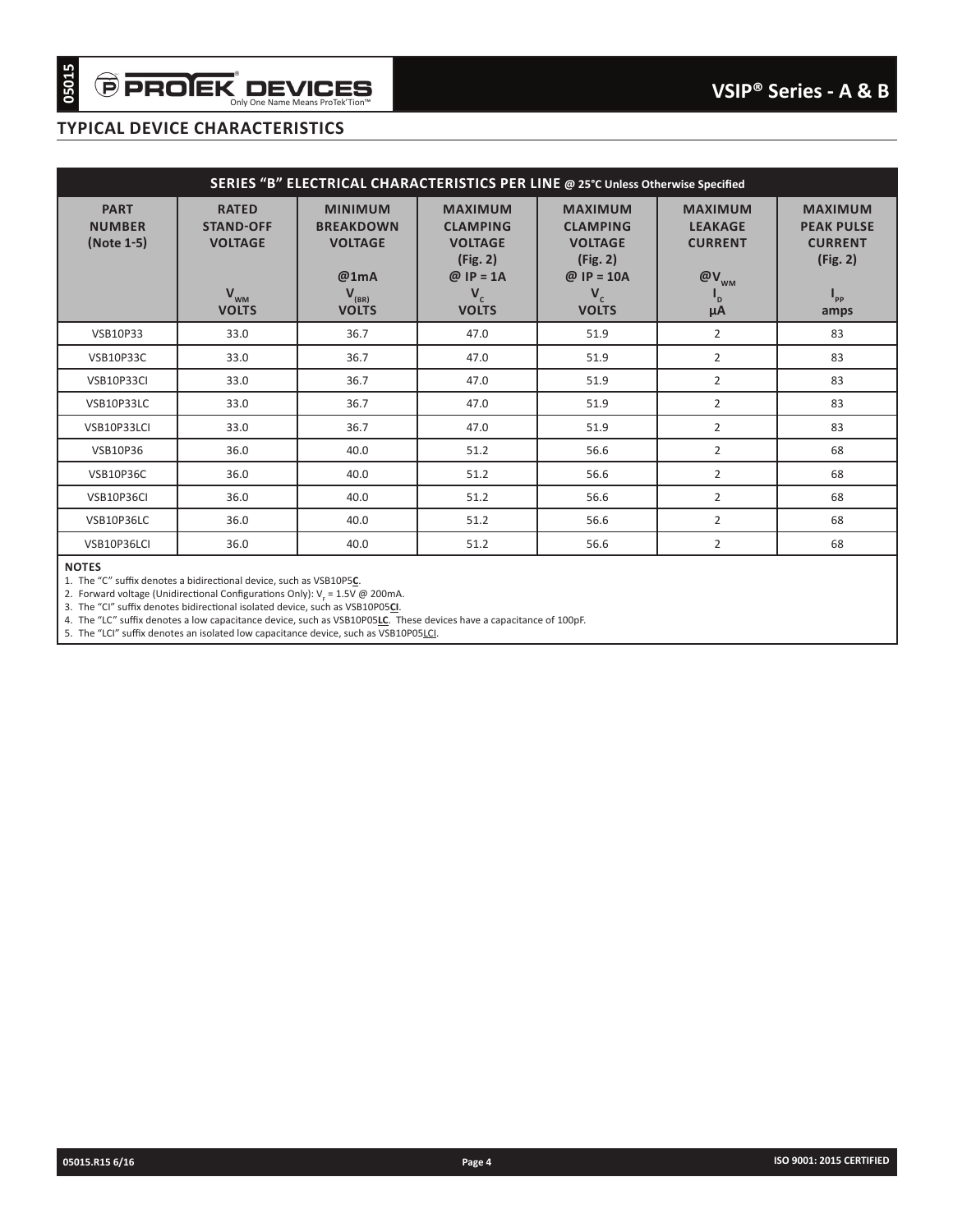$\widehat{\boldsymbol{\Theta}}$  PROIEK $\displaystyle\nonumber \operatorname*{D}\textbf{EVICES}\over \textrm{Only One Name Mean B for TekTion"}$ 



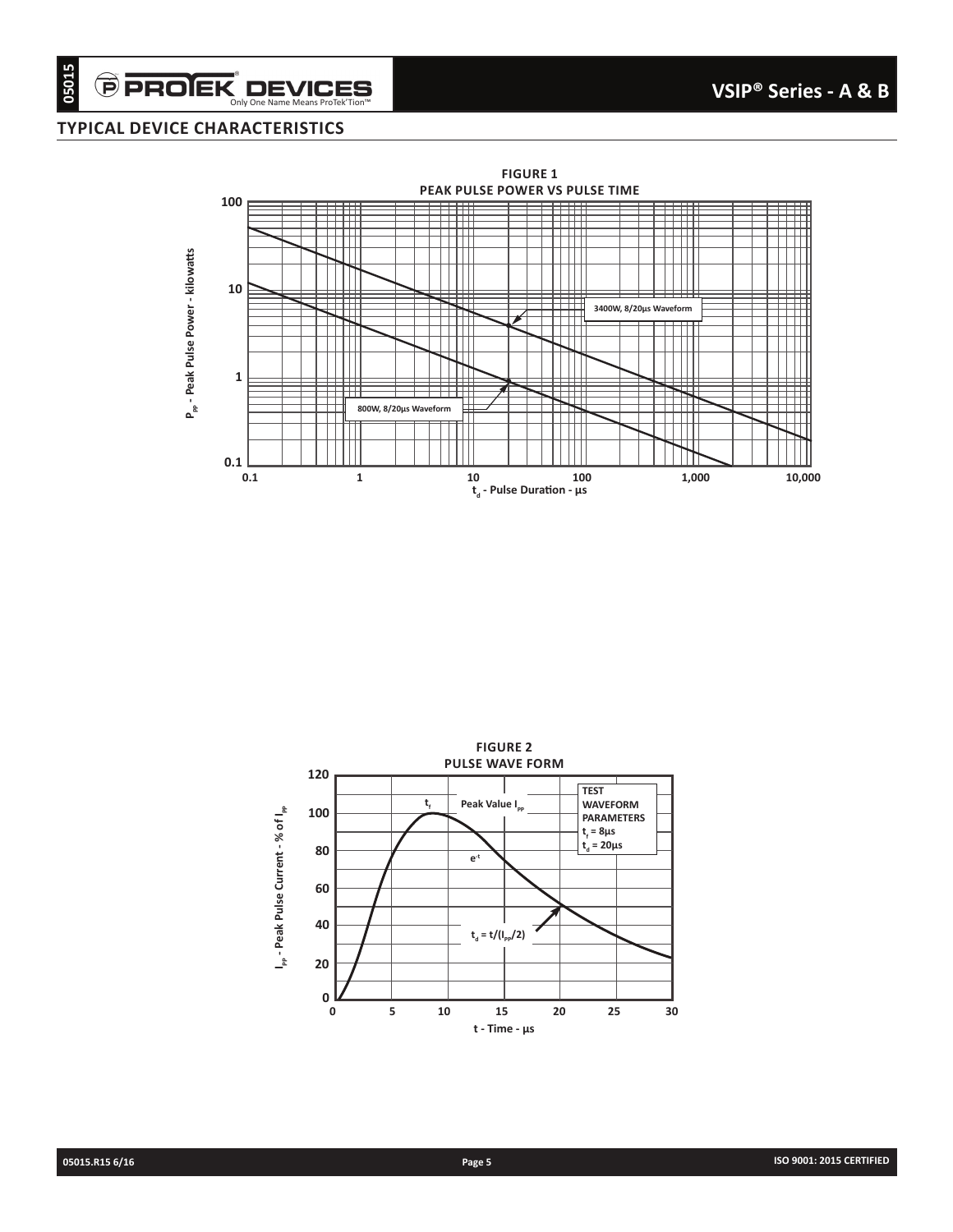# Only One Name Means ProTek'Tion™

## **TYPICAL DEVICE CHARACTERISTICS**



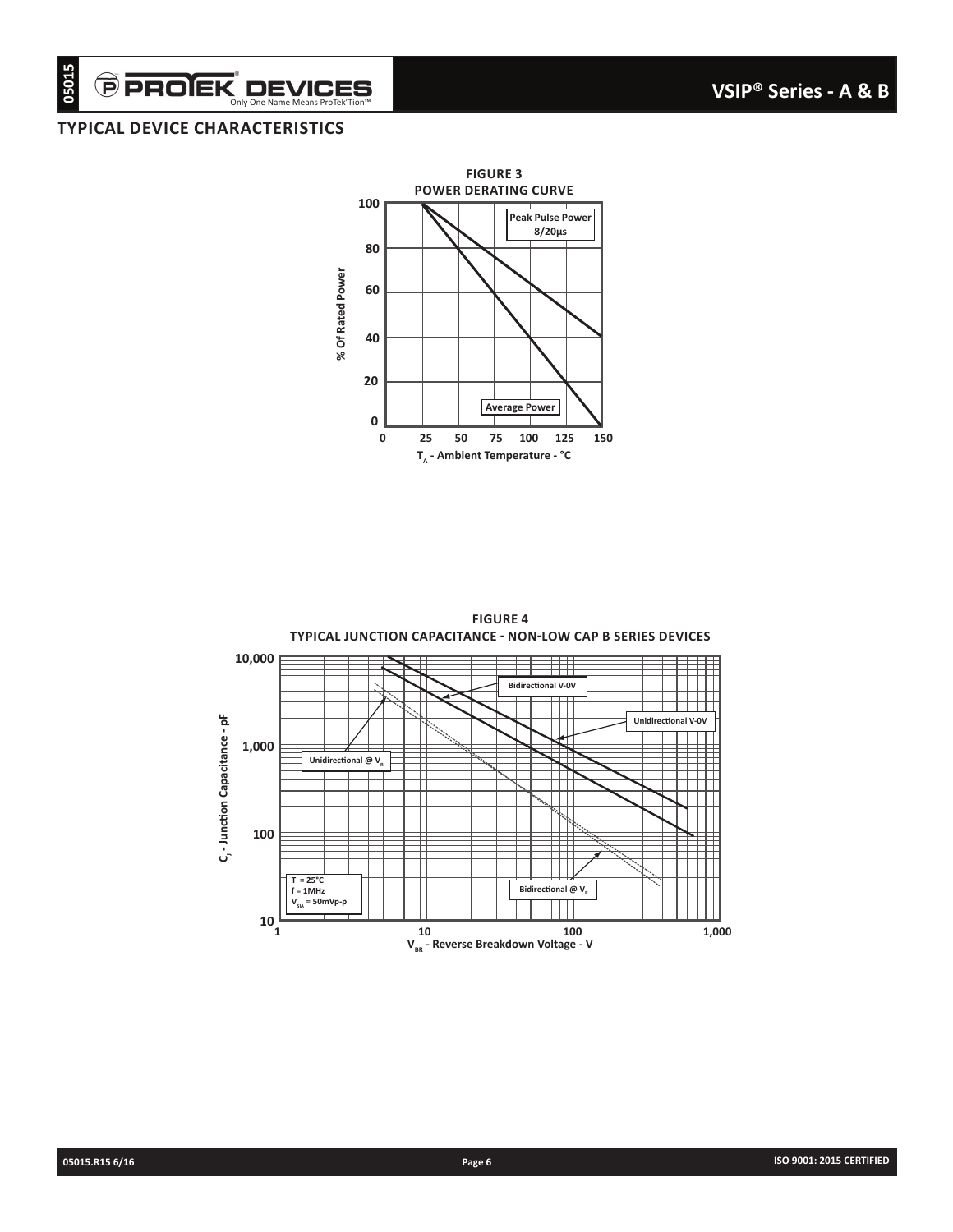### **10 PIN VSIP PACKAGE INFORMATION**

|                   | <b>MILLIMETERS</b>                           |            | <b>OUTLINE DIMENSIONS</b>                                           | <b>INCHES</b> |                      |  |
|-------------------|----------------------------------------------|------------|---------------------------------------------------------------------|---------------|----------------------|--|
| <b>DIM</b>        | <b>MIN</b>                                   | <b>MAX</b> | <b>MIN</b>                                                          | <b>MAX</b>    |                      |  |
| A                 | 25.65                                        | 26.01      | 1.01                                                                | 1.024         |                      |  |
| B                 | 5.68                                         | 6.45       | 0.244                                                               | 0.254         |                      |  |
| C                 | 5.92                                         | 6.73       | 0.233                                                               | 0.265         |                      |  |
| D                 | 0.406                                        | 0.508      | 0.016                                                               | 0.020         |                      |  |
| E                 | 1.27                                         | 1.65       | 0.05                                                                | 0.065         |                      |  |
| F                 | 2.49                                         | 2.59       | 0.098                                                               | 0.102         |                      |  |
| G                 | 0.38                                         | 1.40       | 0.015                                                               | 0.055         |                      |  |
| H                 | 2.65                                         | 3.17       | 0.104                                                               | 0.125         |                      |  |
| L                 | 7° TYP                                       | 7° TYP     | 7° TYP                                                              | 7° TYP        |                      |  |
| J                 | 1.47                                         | 1.98       | 0.058                                                               | 0.078         |                      |  |
| К                 | 0.20                                         | 0.30       | 0.008                                                               | 0.012         |                      |  |
|                   |                                              |            |                                                                     |               |                      |  |
| Г<br><b>NOTES</b> | 0.81<br>2. Controlling dimensions in inches. | 1.57       | 0.032<br>1. Dimensions are exclusive of mold flash and metal burrs. | 0.062         |                      |  |
|                   |                                              |            |                                                                     |               | <b>ORDERING INFO</b> |  |
|                   | <b>BASE PART NUMBER</b><br>(xx = Voltage)    |            | <b>LEADFREE SUFFIX</b>                                              |               | <b>TAPE SUFFIX</b>   |  |
|                   | VS10Pxx/VSB10Pxx                             |            | -LF                                                                 |               | n/a                  |  |
|                   | VS10PxxC/VSB10PxxC                           |            | -LF                                                                 |               | n/a                  |  |
|                   | VS10PxxCl/VSB10PxxCl                         |            | -LF                                                                 |               | n/a                  |  |
|                   | VS10PxxLC/VSB10PxxLC                         |            | -LF                                                                 |               | n/a                  |  |
|                   | VS10PxxLCI/VSB10PxxLCI                       |            | -LF                                                                 |               | n/a                  |  |



|                                             |                        |                                                                                                 | <b>ORDERING INFORMATION</b> |                  |                 |
|---------------------------------------------|------------------------|-------------------------------------------------------------------------------------------------|-----------------------------|------------------|-----------------|
| <b>BASE PART NUMBER</b><br>$(xx = Voltage)$ | <b>LEADFREE SUFFIX</b> | <b>TAPE SUFFIX</b>                                                                              | <b>QTY/REEL</b>             | <b>REEL SIZE</b> | <b>TUBE QTY</b> |
| VS10Pxx/VSB10Pxx                            | $-LF$                  | n/a                                                                                             | n/a                         | n/a              | 18              |
| VS10PxxC/VSB10PxxC                          | $-LF$                  | n/a                                                                                             | n/a                         | n/a              | 18              |
| VS10PxxCl/VSB10PxxCl                        | $-LF$                  | n/a                                                                                             | n/a                         | n/a              | 18              |
| VS10PxxLC/VSB10PxxLC                        | $-LF$                  | n/a                                                                                             | n/a                         | n/a              | 18              |
| VS10PxxLCI/VSB10PxxLCI                      | $-LF$                  | n/a                                                                                             | n/a                         | n/a              | 18              |
| <b>NOTES</b>                                |                        | 1. Marking on Part - logo, part number, date code and pin one defined by dot on top of package. |                             |                  |                 |